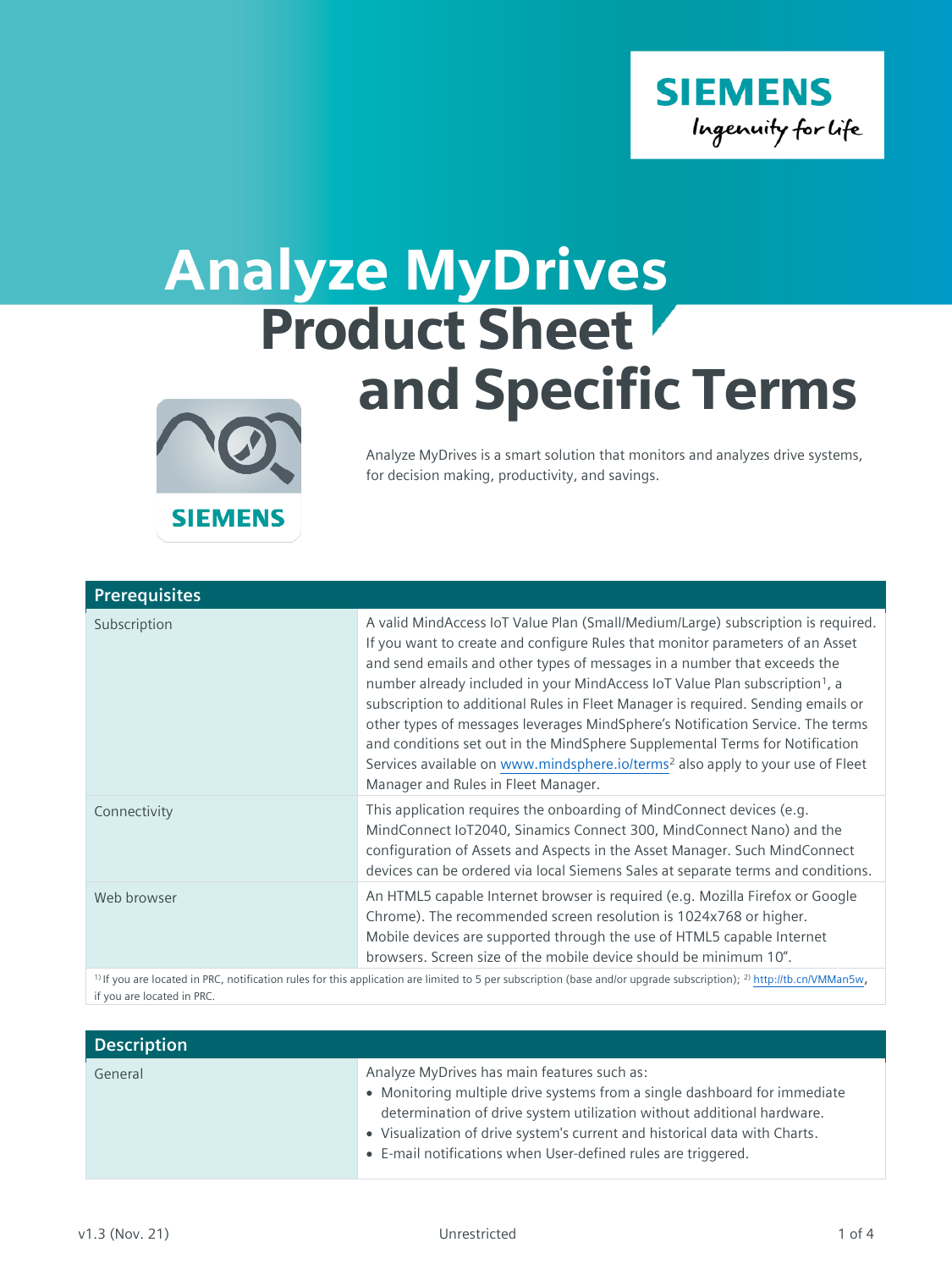| Dashboard                           | Provides a collective view about multiple drive system components within the<br>selected filters (defined by location, drive status, asset, label, etc.). Dashboard<br>view consists of the following features:<br>• Grouping of multiple drive system components together. <sup>1</sup><br>• Displaying of power consumption on dashboard page. <sup>1</sup><br>• Actual status of the drive system component depending on the status word.<br>• Monitoring of variables of the drive system component that are linked to the<br>Platform as a list view.<br>• Displaying SM 1281 Condition Monitoring system data in a specific<br>dashboard. <sup>1</sup> |
|-------------------------------------|--------------------------------------------------------------------------------------------------------------------------------------------------------------------------------------------------------------------------------------------------------------------------------------------------------------------------------------------------------------------------------------------------------------------------------------------------------------------------------------------------------------------------------------------------------------------------------------------------------------------------------------------------------------|
| Utilization <sup>1</sup>            | With the utilization charts Users can easily see the utilization of the drivetrain<br>either hour by hour or on daily basis. It allows simplified maintenance<br>scheduling by giving further detailed transparency for the machine operator.                                                                                                                                                                                                                                                                                                                                                                                                                |
| Charts                              | Provides line, multi-line <sup>1</sup> or scatter plot charts of selected drive system<br>component variables and:<br>• Allows Users to define minimum and maximum threshold values.<br>• Multi-line charts allow Users to make comparisons between two variables on<br>the time-domain. $1$<br>• Scatter plot charts allow Users to make bi-variate correlation analysis.<br>• Trendline feature can be applied as linear or polynomial to a chart to give a<br>clearer picture of the trend.<br>• Allows Users to analyze drive system component variables in detail with<br>advanced graphical functionalities.                                           |
| Notifications                       | Notifications of Analyze MyDrives provide information according to User-defined<br>threshold values via email.                                                                                                                                                                                                                                                                                                                                                                                                                                                                                                                                               |
| Application permissions             | This application is operated in data centers in the Area European Union (unless<br>you are located in PRC, in which case it is operated in a data center in PRC) and<br>processes the following data:<br>• Data which includes Aspect variables.<br>• Asset configuration data which describes the Asset (e.g. Asset name,<br>location).<br>The application performs the following activities which modify or amend Your<br>Content in your MindAccess Account on your behalf:<br>Read access on your Asset configuration data:<br>• Read access on Asset configuration data is required in order to use the<br>functionalities of this application.         |
| <sup>1)</sup> Not available in PRC. |                                                                                                                                                                                                                                                                                                                                                                                                                                                                                                                                                                                                                                                              |

| <b>Size Overview</b>    |                          |                                              |
|-------------------------|--------------------------|----------------------------------------------|
| <b>Analyze MyDrives</b> | <b>Base subscription</b> | Upgrade subscription (optional) <sup>1</sup> |
| Assets                  |                          |                                              |
| Aspects <sup>2</sup>    | 50                       | 50                                           |
| Charts $3$              | 250                      | 250                                          |
|                         |                          |                                              |

 $1)$  Maximum number of upgrade subscriptions allowed for this application is 3. If you are located in PRC, maximum 2 upgrade subscriptions are allowed.<sup>2)</sup> If you are located in PRC, 40 Aspects are in included in your base subscription and additional 40 Aspects in your upgrade subscription. <sup>3)</sup> If you are located in PRC, 200 Charts are in included in your base subscription and additional 200 Charts in your upgrade subscription.

| <b>Pricing Model</b>  |                                                                                                                                                                                                                                                                   |
|-----------------------|-------------------------------------------------------------------------------------------------------------------------------------------------------------------------------------------------------------------------------------------------------------------|
| Base subscription fee | The base subscription allows access and use of the application with up to 5<br>Assets, 50 Aspects and 250 Charts. If you are located in PRC, the base<br>subscription allows access and use of the application with up to 5 Assets, 40<br>Aspects and 200 Charts. |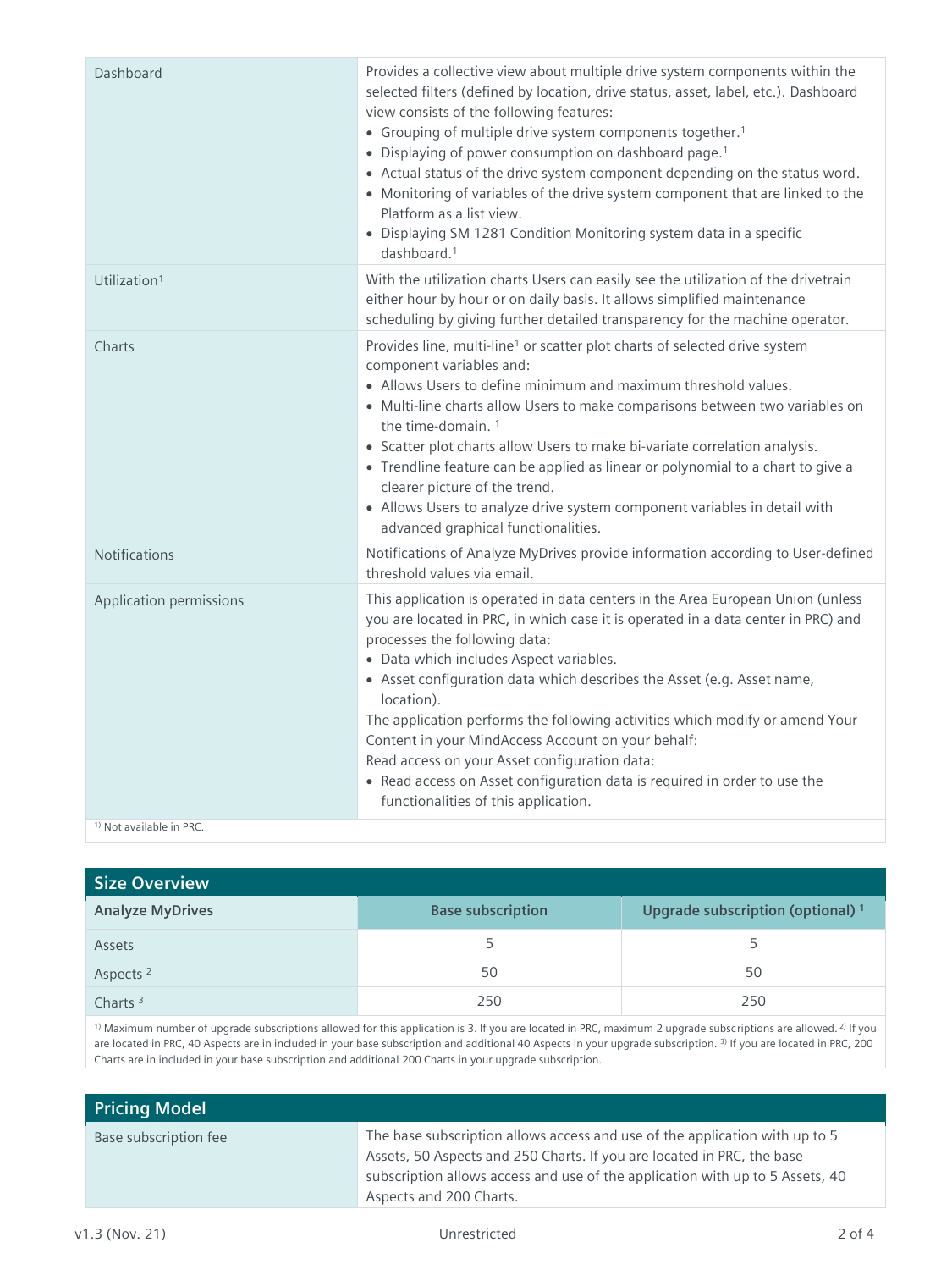| Upgrade subscription fee                                 | The upgrade subscription allows to use additional 5 Assets, 50 Aspects and 250<br>Charts. If you are located in PRC, the upgrade subscription allows to use<br>additional 5 Assets, 40 Aspects and 200 Charts.                                                                                                                                                                                                                                                                                                                                                                                                                                                                                                                                                                                                                                             |
|----------------------------------------------------------|------------------------------------------------------------------------------------------------------------------------------------------------------------------------------------------------------------------------------------------------------------------------------------------------------------------------------------------------------------------------------------------------------------------------------------------------------------------------------------------------------------------------------------------------------------------------------------------------------------------------------------------------------------------------------------------------------------------------------------------------------------------------------------------------------------------------------------------------------------|
| Payment terms                                            | The fee for base and upgrade subscriptions is charged yearly in advance.                                                                                                                                                                                                                                                                                                                                                                                                                                                                                                                                                                                                                                                                                                                                                                                   |
| Subscription Term, termination                           | The initial Subscription Term for the base and upgrade subscriptions is 12<br>months. Following expiration of the preceding Subscription Term, the<br>subscription automatically renews <sup>1</sup> with a Subscription Term of 12 months at<br>the then-current terms made available under www.mindsphere.io/terms, unless<br>either Party notifies the other Party at least 60 days prior to the then-current<br>expiration date that it has elected not to renew.                                                                                                                                                                                                                                                                                                                                                                                      |
| Adaptation of fees                                       | The fees during any renewed Subscription Term will be the same as during the<br>immediately prior Subscription Term, unless we notify you of a Fee Change at<br>least 90 days prior to the end of the then-current Subscription Term, in which<br>case the communicated Fee Change will be effective upon subscription<br>renewal <sup>2</sup> .<br>During the Subscription Term, we may change or add new fees (collectively<br>referred to as "Fee Change") due to and to the extent required to reflect: (i)<br>changes in the quality or functionalities of the Service; (ii) material changes in<br>market conditions; (iii) general increases in wages or other employment costs;<br>and/or (iv) changes in procurement costs due to price changes made by our<br>suppliers, in each case to the extent that the changes affect our provision of the |
|                                                          | agreed Service. We will notify you of any Fee Change at least 60 days in advance<br>of the effective date of the Fee Change.                                                                                                                                                                                                                                                                                                                                                                                                                                                                                                                                                                                                                                                                                                                               |
| 1) 2) Not applicable if you are located in Asia Pacific. |                                                                                                                                                                                                                                                                                                                                                                                                                                                                                                                                                                                                                                                                                                                                                                                                                                                            |

| <b>Specific Terms</b>    |                                                                                                                                                                                                                                                                                                                                                                                                                                                                                                                                                                                                                                                                                                                                                                                                                                                                                                                                                                                                                                                                                                                                                                                                                                                        |
|--------------------------|--------------------------------------------------------------------------------------------------------------------------------------------------------------------------------------------------------------------------------------------------------------------------------------------------------------------------------------------------------------------------------------------------------------------------------------------------------------------------------------------------------------------------------------------------------------------------------------------------------------------------------------------------------------------------------------------------------------------------------------------------------------------------------------------------------------------------------------------------------------------------------------------------------------------------------------------------------------------------------------------------------------------------------------------------------------------------------------------------------------------------------------------------------------------------------------------------------------------------------------------------------|
| Service Level Agreement  | The Monthly Uptime Percentage for this application is at least 95%. Monthly<br>Uptime Percentage is defined in the MindSphere Supplemental Terms available<br>on www.mindsphere.io/terms <sup>1</sup> .                                                                                                                                                                                                                                                                                                                                                                                                                                                                                                                                                                                                                                                                                                                                                                                                                                                                                                                                                                                                                                                |
| Data use rights          | "Collected Data" means the following data collected by this application:<br>• Asset configuration data (asset name, location).<br>• Time series data relating to device operation and configuration.<br>• Event data relating to device operation.<br>• File data relating to device operation and configuration.<br>• Processed data (KPIs, histograms, events, comments, plans).<br>• Logs without personal data (app log, system log).<br>You acknowledge that Collected Data may include copies made by the<br>application from certain parts of Your Content for use in accordance with this<br>Product Sheet & Specific Terms.<br>During and after the term of the Subscription Term, Siemens and its business<br>partners may use Collected Data to improve this application. Use of Collected<br>Data in accordance with this Section will be at Siemens' risk. Should Siemens<br>divest substantially all of its assets of a business or should an Affiliate cease to be<br>an Affiliate of Siemens AG, the purchaser of the divested business or the former<br>Affiliate, respectively, may use the Collected Data received by such business or<br>Affiliate before divestment, only as permitted in this Product Sheet & Specific<br>Terms. |
| <b>Third Party Terms</b> | The application contains Third Party services, including open source software,<br>commercial software, or software-related managed services, which are subject<br>to additional or different terms, license rights, or require certain notices by their<br>licensors, which we are obliged to pass on to you as your licensor and to which<br>you agree to abide ("Third Party Terms").<br>The Third Party Terms for Analyze MyDrives are made available via the following<br>web link: https://sie.ag/MindSphere-ThirdParty AnalyzeMyDrives.                                                                                                                                                                                                                                                                                                                                                                                                                                                                                                                                                                                                                                                                                                          |